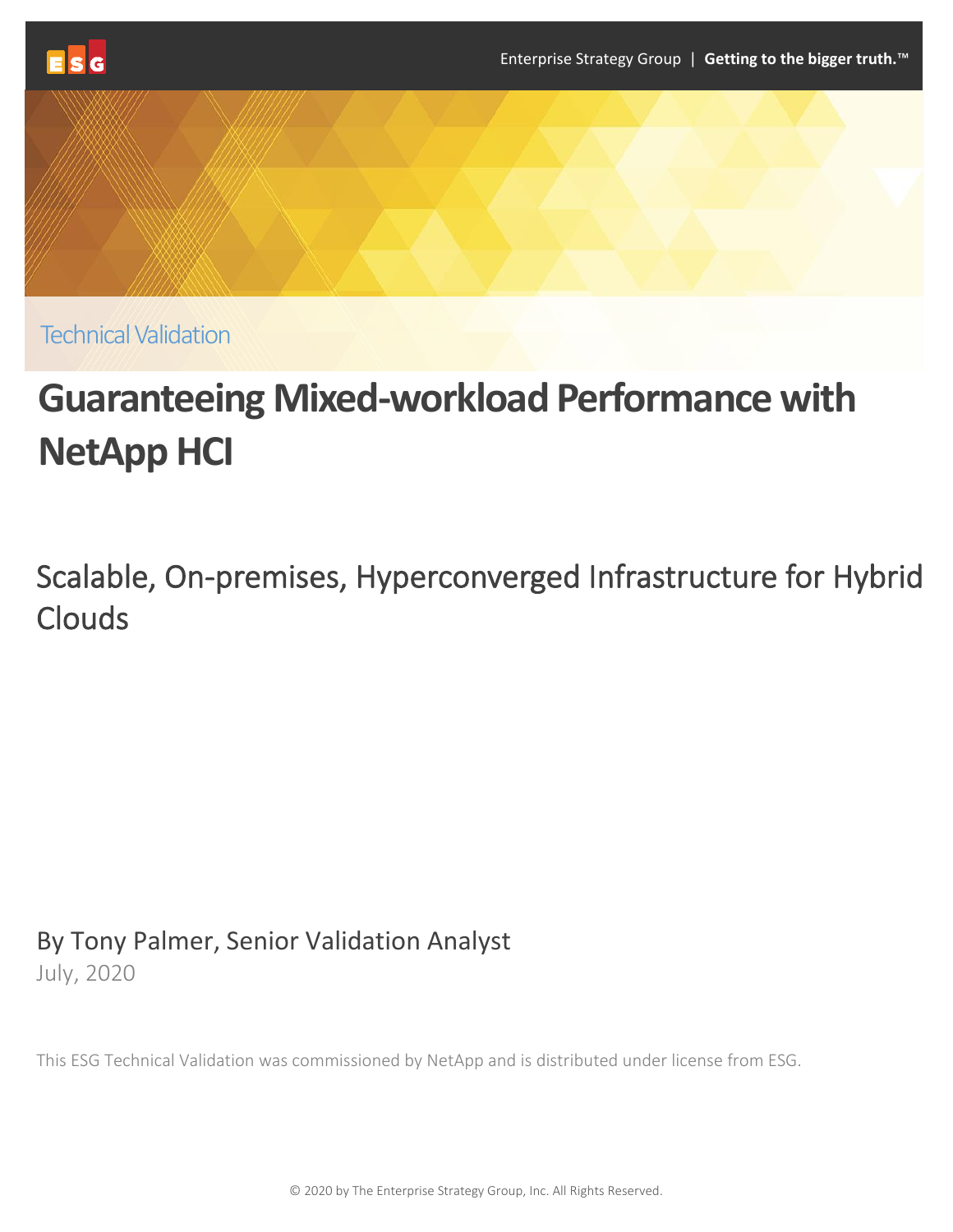

#### **Contents**

# ESG Technical Validations

The goal of ESG Technical Validations is to educate IT professionals about information technology solutions for companies of all types and sizes. ESG Technical Validations are not meant to replace the evaluation process that should be conducted before making purchasing decisions, but rather to provide insight into these emerging technologies. Our objectives are to explore some of the more valuable features and functions of IT solutions, show how they can be used to solve real customer problems, and identify any areas needing improvement. The ESG Validation Team's expert third-party perspective is based on our own hands-on testing as well as on interviews with customers who use these products in production environments.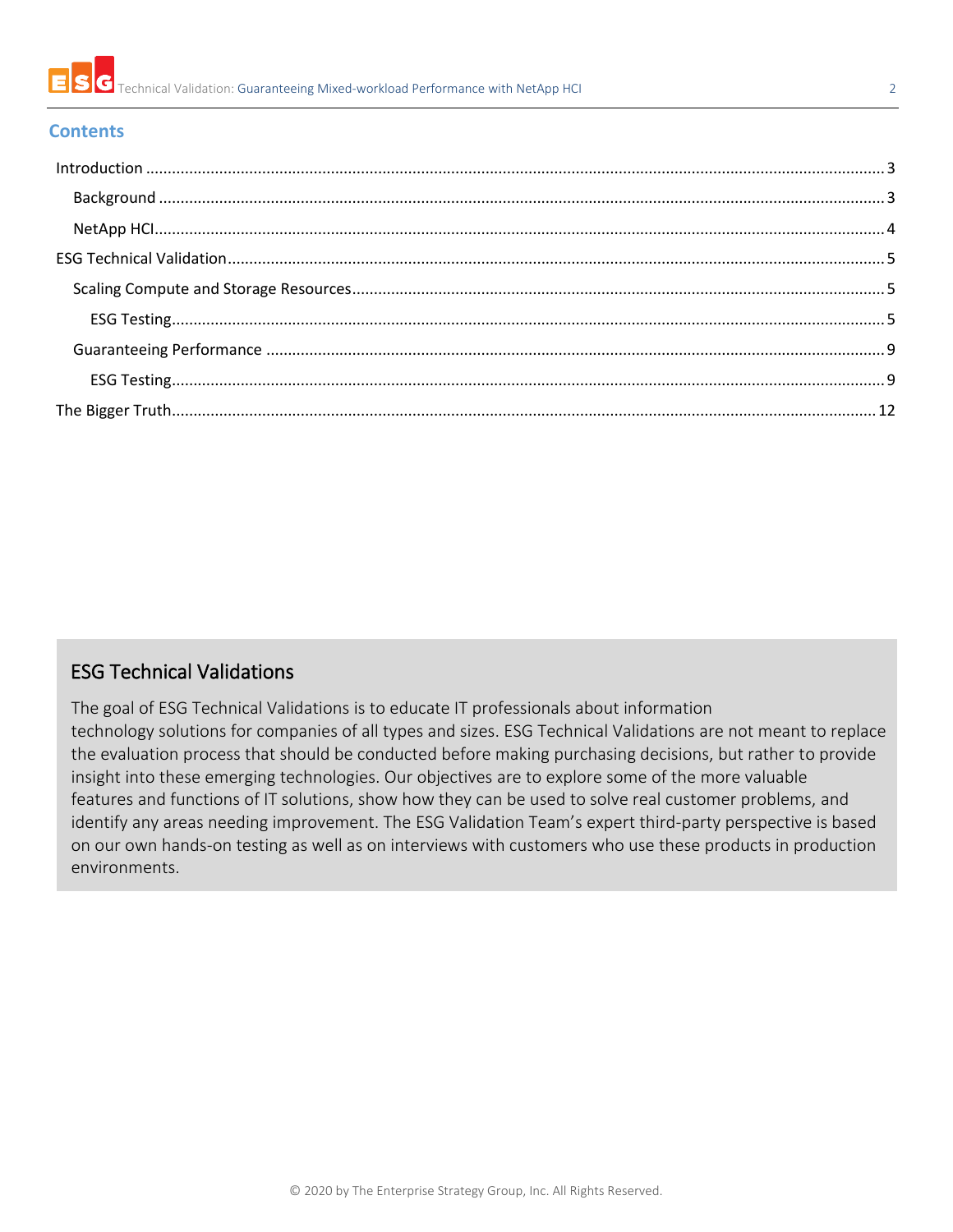

# <span id="page-2-0"></span>**Introduction**

This ESG Technical Validation highlights the capability of NetApp HCI to deliver a guaranteed level of performance while scaling compute and storage with no effect on operations in a mixed-workload environment. Management simplicity across applications and scale is also examined.

#### <span id="page-2-1"></span>**Background**

Organizations today must be extremely agile and flexible when adding applications and virtual machines (VMs). Likewise, they must deploy business-critical production environments quickly to respond to the needs of the business. As a result, the popularity of hyperconverged infrastructure (HCI) systems has increased considerably. HCI offers a single, centrally managed solution with software-defined compute, network, and storage that is flexible, scalable, and easy to deploy. Adoption of HCI has grown significantly since coming to market, and ESG research continues to confirm the popularity of HCI; in an ESG research study, 57% of respondents reported that they use or plan to use HCI solutions. This is not surprising, given the factors driving them to consider HCI. Deployment drivers most cited by respondents include improved scalability (31%), total cost of ownership (28%), ease of deployment (26%), and simplified systems management (24%).<sup>1</sup>

**Figure 1. Hyperconverged Infrastructure Usage Trends**



*Source: Enterprise Strategy Group*

Organizations are told to digitally transform, to become more agile, and to respond to the business faster in order to survive in a highly competitive market. One method used by organizations to digitally transform is modernizing their infrastructures, which means shifting from a traditional three-tier architecture to a solution that integrates compute, storage, networking, and virtualization. Such a solution must deliver a more cloud-like experience on-premises, making the eventual transition to hybrid multi-cloud easier while enabling organizations to confidently move cloud-native applications between the public cloud and an on-premises private cloud.

In ESG's annual technology spending intentions survey, 24% of organizations said that deploying hyperconverged infrastructure was one of the areas of data center modernization in which they would make the most significant investments over the next 12-18 months, and 93% of organizations indicated that spending on hyperconverged and converged technology would be sustained at current levels or increase in 2020.<sup>2</sup> This demonstrates that organizations view HCI as an integral part of their modernization strategy, and it is now powering mission-critical production applications.

<sup>1</sup> Source: ESG Master Survey Results*[, Converged and Hyperconverged Infrastructure Trends](https://research.esg-global.com/reportaction/convergedhyperconvergedtrends/Toc)*, October 2017.

<sup>2</sup> Source: ESG Research Report, *[2020 Technology Spending Intentions Survey](https://research.esg-global.com/reportaction/2020TechnologySpendingIntentions/Toc)*, February 2020.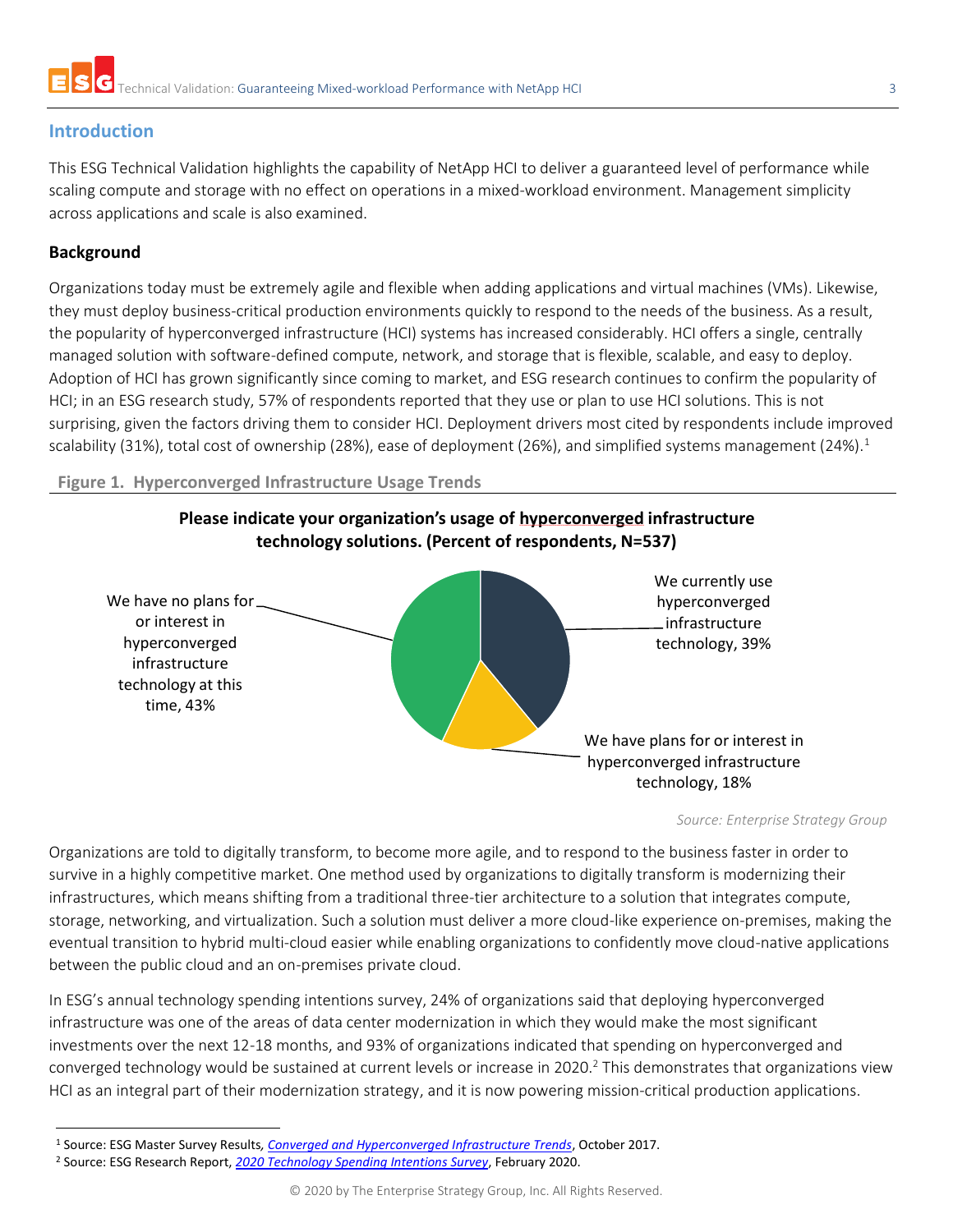According to ESG research, adopters of HCI appreciate the simplicity of deploying and managing a tightly integrated infrastructure anchored in software-defined constructs.<sup>3</sup> Early adopters leveraged initial deployments to handle application workloads like VDI or email. Organizations looking to move mission-critical workloads traditionally reserved for three-tiered architectures or converged infrastructure (CI) solutions to HCI need to carefully consider the solution they choose. An HCI platform deployed to support tier-1 workloads must provide high IOPS and low read/write latency, *and* do so in a consistent, predictable manner. Predictable performance is critical to maximize end-user productivity across an organization. Finally, the entry-level cost is appealing to organizations that are looking to start small and grow over time.

Enter disaggregated HCI, which is designed to deliver the simplicity of first-generation HCI with more granular composability and scalability. The ability to scale compute and storage independently enables organizations to support a denser, more diverse application environment on HCI. It's also important to note that, with this approach, organizations can reasonably expect to reduce CPU or core-based software license costs because they only have to license compute nodes, not storage nodes.

# <span id="page-3-0"></span>**NetApp HCI**

NetApp HCI is a hyperconverged system designed to deliver a public cloud consumption experience with simple management and configuration, independent compute and storage resource allocation for dynamic scale, and predictable performance for mixed-workload hybrid clouds. Enterprise customers use NetApp HCI performance guarantees to consolidate all their applications, including the ones that previously required dedicated silos. However, this is only one of many use cases for NetApp HCI. NetApp HCI is built to seamlessly leverage existing infrastructure, simplify and automate core IT, build out a hybrid cloud environment, and accelerate the development and delivery of new services.





*Source: Enterprise Strategy Group*

Powered by NetApp Element software, NetApp HCI scales resources independently to deliver consistent performance. It supports edge-to-edge workloads from mission-critical core data center applications to remote locations. With Element, each volume, datastore, and virtual machine can be configured with minimum, maximum, and burst IOPS values. The minimum IOPS setting guarantees performance, independent of other applications on the system. The maximum and burst values control allocation, enabling the system to deliver consistent, appropriate performance to all workloads. These

<sup>3</sup> Source: ESG Master Survey Results*[, Converged and Hyperconverged Infrastructure Trends](https://research.esg-global.com/reportaction/convergedhyperconvergedtrends/Toc)*, October 2017.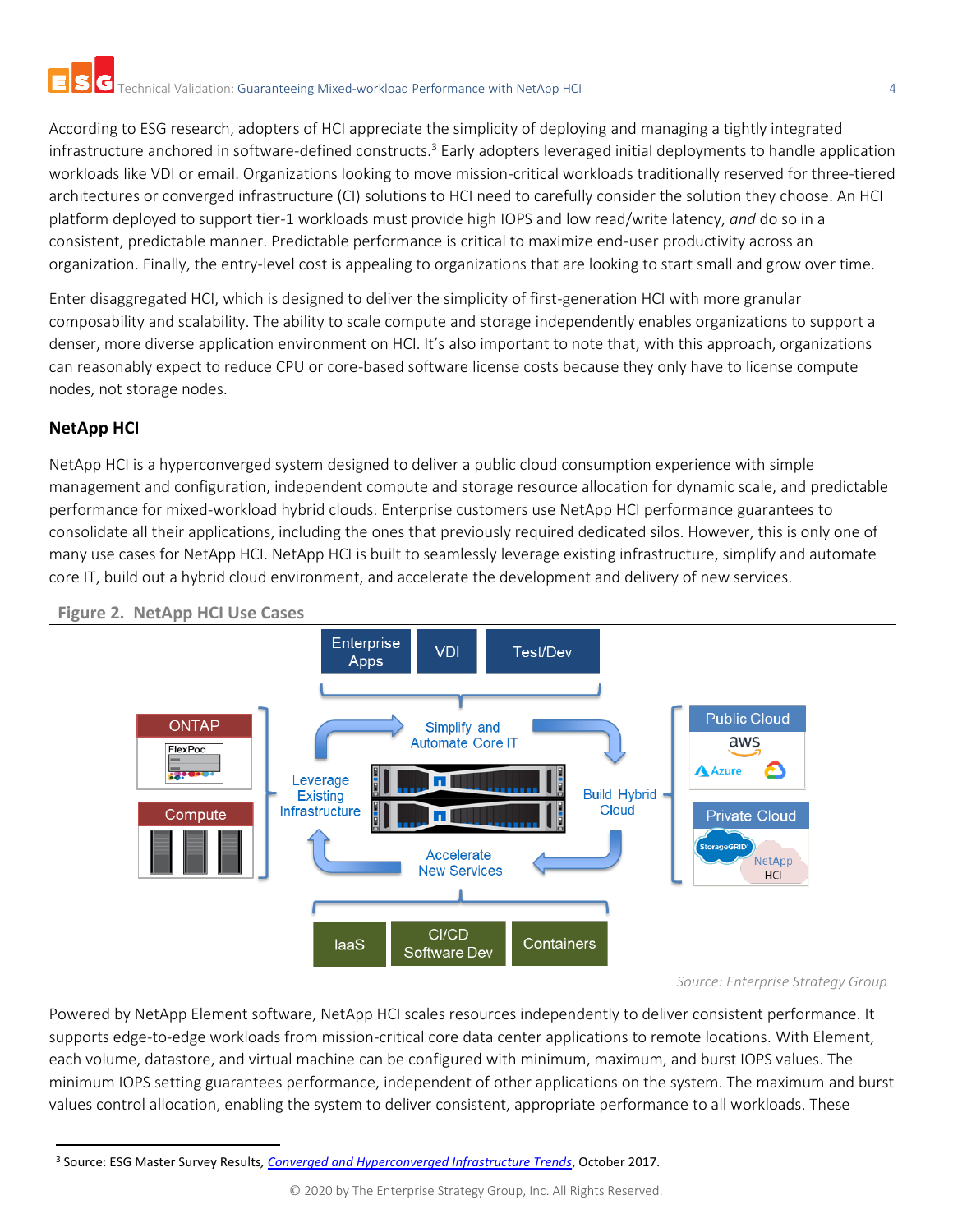workload settings are built into the workflow of provisioning new storage or can be modified on the fly via the GUI, a VMware plug-in, or APIs.

# <span id="page-4-0"></span>**ESG Technical Validation**

ESG performed evaluation and testing of NetApp HCI in a mixed-workload environment. Testing was designed to demonstrate the ability of NetApp HCI to guarantee application performance by setting minimum and maximum performance levels for each application serviced by the system. Independent scaling of storage and compute with no effect on running applications was also tested. We ran one aggressive workload and four critical workloads:

- Aggressive workload. This tenant generated a stressful 100% read, maximum IOPS Vdbench workload. We selected this workload because it consumed as many IOPS as were available to it and imposed maximum stress on the system.
- Virtual desktops. Windows 10 virtual desktops were tested with Login VSI using the knowledge worker profile, which is an intensive workload designed to stress the system smoothly, driving high CPU, RAM, and IO usage. A desktop pool of 600 knowledge workers was used for these tests.
- SQL Server database. Generated with HammerDB, this write-heavy workload consisted of a mix of five concurrent transactions of different types and complexity either executed online or queued for deferred execution against multiple types of tables with a wide range of record and population sizes.
- File services. Run with Vdbench, this test was designed to emulate the activity of a cohort of users all accessing the same file system. A mix of reads, writes, and block sizes were used.
- Splunk. Splunk Enterprise was used to generate a 2TB per day ingest-rate workload that was memory- and CPUintensive. This workload was chosen for its light storage and heavy CPU footprint to demonstrate that workloads of various characteristics can be deployed on NetApp HCI.

## <span id="page-4-1"></span>**Scaling Compute and Storage Resources**

Scalability testing began with a NetApp HCI cluster with four storage nodes and two compute nodes. We ran a heavy virtual desktop workload on VMware Horizon using the Login VSI utility while we added compute and storage nodes.

#### <span id="page-4-2"></span>ESG Testing

First, we logged into the UI and examined the NetApp HCI Dashboard, as shown in [Figure 3](#page-5-0) an[d Figure 4.](#page-5-1)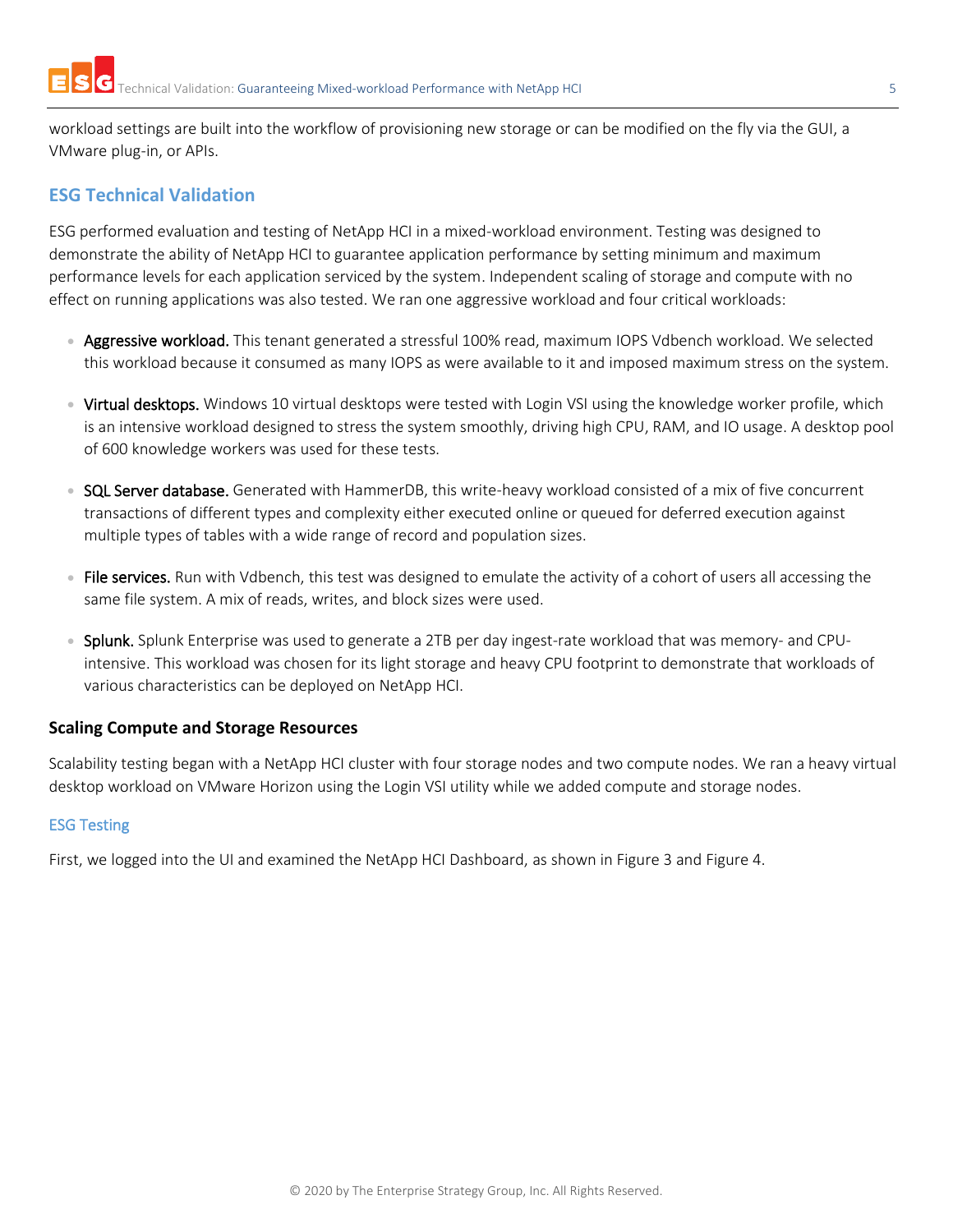## <span id="page-5-0"></span>**Figure 3. The NetApp HCI Dashboard**

| Cluster Capacity                                                                                                                                                   | c                            | Cluster Input/Output |          |          |                                       | ø                             |
|--------------------------------------------------------------------------------------------------------------------------------------------------------------------|------------------------------|----------------------|----------|----------|---------------------------------------|-------------------------------|
|                                                                                                                                                                    |                              |                      |          |          | O Total O Read O Write C Avg I/O Size |                               |
| 35.9 TB<br>Block Remaining                                                                                                                                         | 3.4 TB<br>Metadata Remaining | 298k 10PS            |          |          |                                       |                               |
|                                                                                                                                                                    |                              | 223k 10PS            |          |          |                                       |                               |
| Block Storage 2.6 TB / 38.4 TB                                                                                                                                     |                              | 149k 10PS            |          |          |                                       |                               |
| Metadata 39.7 GB / 3.5 TB                                                                                                                                          |                              | 74k 10PS             |          |          |                                       |                               |
| Provisioned 66.4 TB / 2.2 PB                                                                                                                                       |                              | 0.10 PS              |          |          |                                       |                               |
|                                                                                                                                                                    |                              | 03(31) 58            | 03.33.47 | 03.35.35 | 03137124                              | 03:39:13                      |
| Cluster Information                                                                                                                                                | ٥                            | Throughput           |          |          |                                       | $\sigma$                      |
|                                                                                                                                                                    | NetAppHCI-cluster            |                      |          |          |                                       | <b>O</b> Total C Read O Write |
|                                                                                                                                                                    |                              |                      |          |          |                                       |                               |
|                                                                                                                                                                    | 172.21.239.213               | 3.08/s               |          |          |                                       |                               |
|                                                                                                                                                                    | 10.61.184.213                |                      |          |          |                                       |                               |
|                                                                                                                                                                    | 3495                         | 2.68/x               |          |          |                                       |                               |
|                                                                                                                                                                    | 184                          |                      |          |          |                                       |                               |
|                                                                                                                                                                    | $8 - H500S$                  | 1.08/s               |          |          |                                       |                               |
|                                                                                                                                                                    | 400,000                      |                      |          |          |                                       |                               |
|                                                                                                                                                                    | 11.7.0.76                    | 657 MB/s             |          |          |                                       |                               |
| Cluster Name<br>Storage IP (SVIP)<br>Management IP (MVIP)<br>SVIP VLAN Tag<br>MVIP VLAN Tag<br>Node Count<br>Cluster 4k IOPS<br>Element OS Version<br>Volume Count | 62                           | $0.8/\nu$            |          |          |                                       |                               |

The dashboard provides global cluster information and real-time information on storage capacity, utilization, data efficiency, and performance—both absolute IOPS/throughput and utilization based on maximum capability. Users can easily navigate to administrative tasks such as storage provisioning, data protection tasks, and cluster-related activities.



<span id="page-5-1"></span>**Figure 4. Capacity Efficiency and Performance Utilization** 

*Source: Enterprise Strategy Group*

Next, we looked at independent scalability of compute and storage resources. Our starting VDI cluster contained two compute nodes and our storage cluster contained four storage nodes. First, we added four additional compute nodes. We started a VDI workload using Login VSI configured for 150 knowledge worker desktops and ran it for the duration of the compute scale test. While the workload was running, we used the NetApp HCI UI to add four compute nodes to the cluster.

*Source: Enterprise Strategy Group*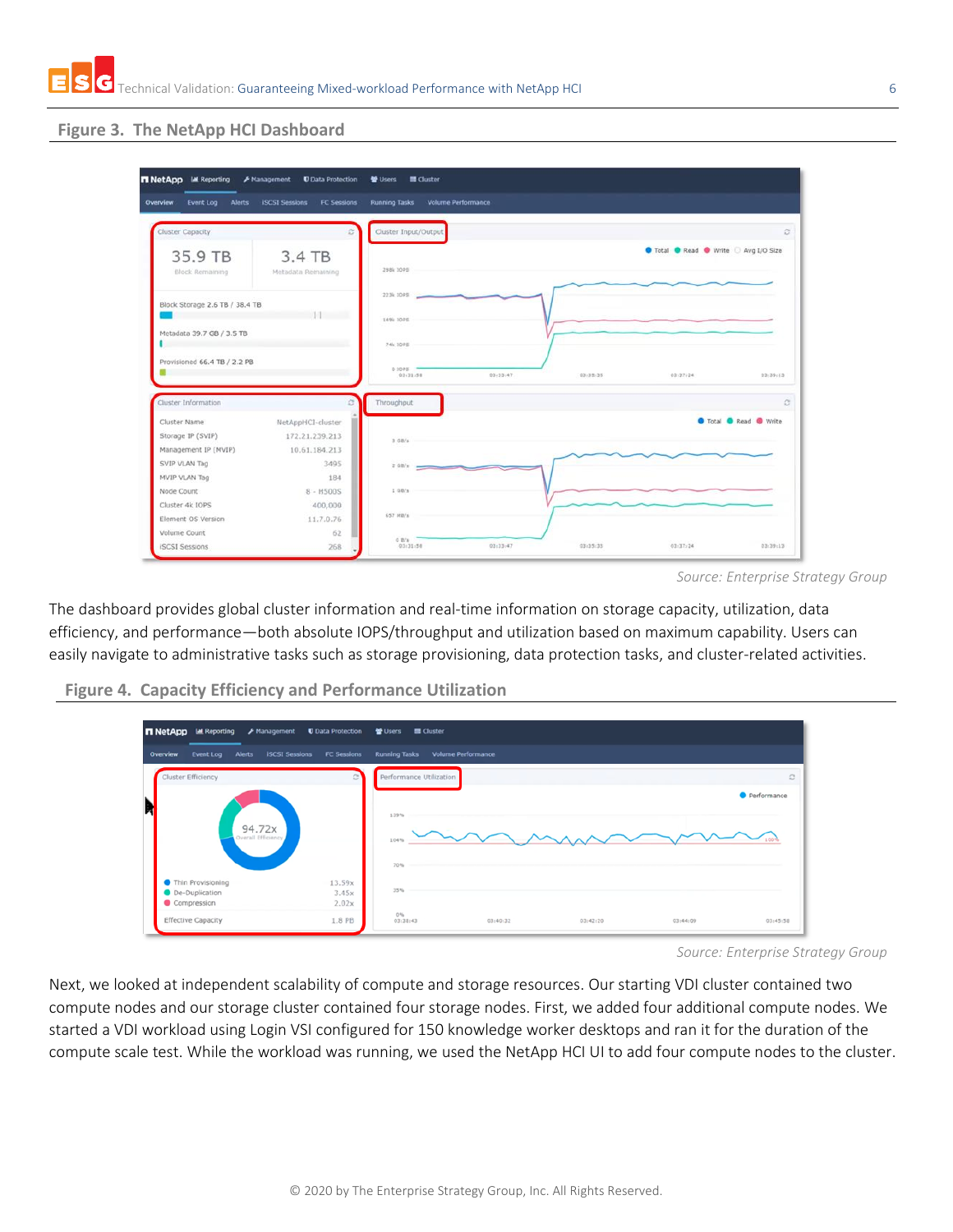<span id="page-6-0"></span>

|                           |                         |                                                |                                              |                             | <b>Colla VSphere Standard Switch</b> |                             |  |  |  |  |  |  |
|---------------------------|-------------------------|------------------------------------------------|----------------------------------------------|-----------------------------|--------------------------------------|-----------------------------|--|--|--|--|--|--|
|                           | (6)                     | vSphere Distributed Switch (NetApp HCI VDS 01) |                                              |                             |                                      |                             |  |  |  |  |  |  |
|                           |                         |                                                |                                              |                             |                                      |                             |  |  |  |  |  |  |
|                           |                         |                                                |                                              |                             |                                      |                             |  |  |  |  |  |  |
|                           |                         |                                                |                                              |                             |                                      |                             |  |  |  |  |  |  |
|                           |                         |                                                |                                              |                             |                                      |                             |  |  |  |  |  |  |
|                           |                         |                                                |                                              |                             |                                      |                             |  |  |  |  |  |  |
|                           | Compute Node Networking |                                                | <b>Management Network</b><br>vMotion Network |                             | <b>ISCSI A Network</b>               | <b>ISCSI B Network</b>      |  |  |  |  |  |  |
|                           |                         |                                                | VLAN ID                                      | VLAN ID                     | VLAN ID                              | VLAN ID                     |  |  |  |  |  |  |
| <b>◎ ESXi Credentials</b> |                         |                                                |                                              | 3494                        | 3495                                 | 3495                        |  |  |  |  |  |  |
|                           |                         |                                                | Subnet                                       | Subnet                      | Subnet                               | Subnet                      |  |  |  |  |  |  |
|                           |                         |                                                | 172.21.237.0/24                              | 172,21,238,0/24             | 172, 21, 239, 0/24                   | 172.21.239.0/24             |  |  |  |  |  |  |
|                           |                         |                                                | <b>Default Gateway</b>                       | Default Gateway             | <b>Default Gateway</b>               | Default Gateway             |  |  |  |  |  |  |
|                           |                         |                                                | 172.21.237.1                                 |                             | 172.21.239.1                         | 172.21.239.1                |  |  |  |  |  |  |
|                           | <b>Serial Number</b>    | Hostname                                       | <b>Management IP Address</b>                 | vMotion IP Address          | <b>ISCSIA - IP Address</b>           | <b>ISCSI B - IP Address</b> |  |  |  |  |  |  |
|                           | 221906009308            | NetAppHCI-esx-07                               | ø<br>172.21.237.106                          | Ø<br>172,21,238,206         | ۰<br>172.21.239.230                  | 172.21.239.231<br>ø         |  |  |  |  |  |  |
|                           | 221906009313            | NetAppHCI-esx-08                               | ø<br>172.21.237.107                          | ٥<br>172.21.238.207         | Ø<br>172.21.239.232                  | 172.21.239.233<br>ø         |  |  |  |  |  |  |
|                           | 221906009314            | NetAppHCI-esx-09 O                             | 172.21.237.108<br>ø                          | 172.21.238.208<br>٥         | ۰<br>172.21.239.234                  | $\bullet$<br>172.21.239.235 |  |  |  |  |  |  |
|                           | 221906009315            | NetAppHCI-esx-10 O                             | 172.21.237.109<br>$\bullet$                  | 172.21.238.209<br>$\bullet$ | 172.21.239.236<br>$\bullet$          | 172.21.239.237<br>ø         |  |  |  |  |  |  |
|                           |                         | NetAppHCI                                      | Detected Naming Prefix @                     | 3493                        |                                      |                             |  |  |  |  |  |  |

The compute scaling process was simple and intuitive. We entered the ESXi credentials for our cluster, selected the already detected nodes, and configured IP network information, as seen in [Figure 5.](#page-6-0) The entire process was completed in less than an hour with no effect on the running workload, and no further interaction was required. Typical administrative tasks, including but not limited to the requisite VMkernel interfaces, port groups, and attached appropriate datastores, were configured automatically. The new compute nodes were added to the cluster and the running VMs were redistributed, again completely automatically using VMware Dynamic Resource Scheduling (DRS), with no disruption to the VDI workload.

Testing the scaling of storage resources followed a similar scenario. In this test, we started the VDI workload for 200 knowledge worker desktops and ran it for the duration of the storage scale test. While the workload was running, we used the NetApp HCI UI to add four storage nodes to the cluster.

| <b>n</b> NetApp              |                                                                                                                        |                                      |                                      | NTP Server Address(es): us.pool.ntp.org, 10.61.186.231<br>Storage Node Topology: 4 Cable Option |
|------------------------------|------------------------------------------------------------------------------------------------------------------------|--------------------------------------|--------------------------------------|-------------------------------------------------------------------------------------------------|
| <b>⊙</b> Welcome             | STORAGE NODE NETWORKING                                                                                                |                                      | Management Network                   | <b>iSCSI Network</b>                                                                            |
| <b>◎</b> Available Inventory | Cluster Name: NetAppHCI-cluster<br>MVIP: 10.61.184.213<br>SVIP: 172.21.239.213                                         | VLAN ID<br>Subnet<br>Gateway         | 184<br>10.61.184.0/24<br>10.61.184.1 | 3495<br>172.21.239.0/24<br>172.21.239.1                                                         |
| <b>◎</b> Network Settings    | Chassis Serial Number / Slot                                                                                           | Hostname                             | Management IP Address                | Storage (iSCSI) IP Address                                                                      |
| O Review                     | Ø<br>221905009119 / B<br>Ø<br>221905009119/A                                                                           | NetAppHCI-stg-05<br>NetAppHCI-stg-06 | 10.61.184.218<br>10.61.184.219       | 172.21.239.218<br>172.21.239.219                                                                |
| O Progress                   | Ø<br>221905009117/A<br>⊠<br>221818004570 / A                                                                           | NetAppHCI-stg-07<br>NetAppHCI-stg-08 | 10.61.184.220<br>10.61.184.221       | 172.21.239.220<br>172.21.239.221                                                                |
|                              | 221811002871/B<br>221811002871/A                                                                                       | NetAppHCI-stg-04<br>NetAppHCl-stg-03 | 10.61.184.217<br>10.61.184.216       | 172.21.239.217<br>172.21.239.216                                                                |
|                              | 221905009117 / B<br>221818004570 / B                                                                                   | NetAppHCI-stg-01<br>NetAppHCl-stg-02 | 10.61.184.214<br>10.61.184.215       | 172.21.239.214<br>172.21.239.215                                                                |
|                              | $\overline{\mathbf{v}}$<br>Yes, I want to send cluster statistics to Active IQ to proactively monitor my added nodes @ |                                      |                                      |                                                                                                 |
|                              | Note: Data at rest encryption will be available on the cluster and can be enabled after deployment.                    |                                      |                                      |                                                                                                 |

#### <span id="page-6-1"></span>**Figure 6. Scaling Storage Resources**

*Source: Enterprise Strategy Group*

*Source: Enterprise Strategy Group*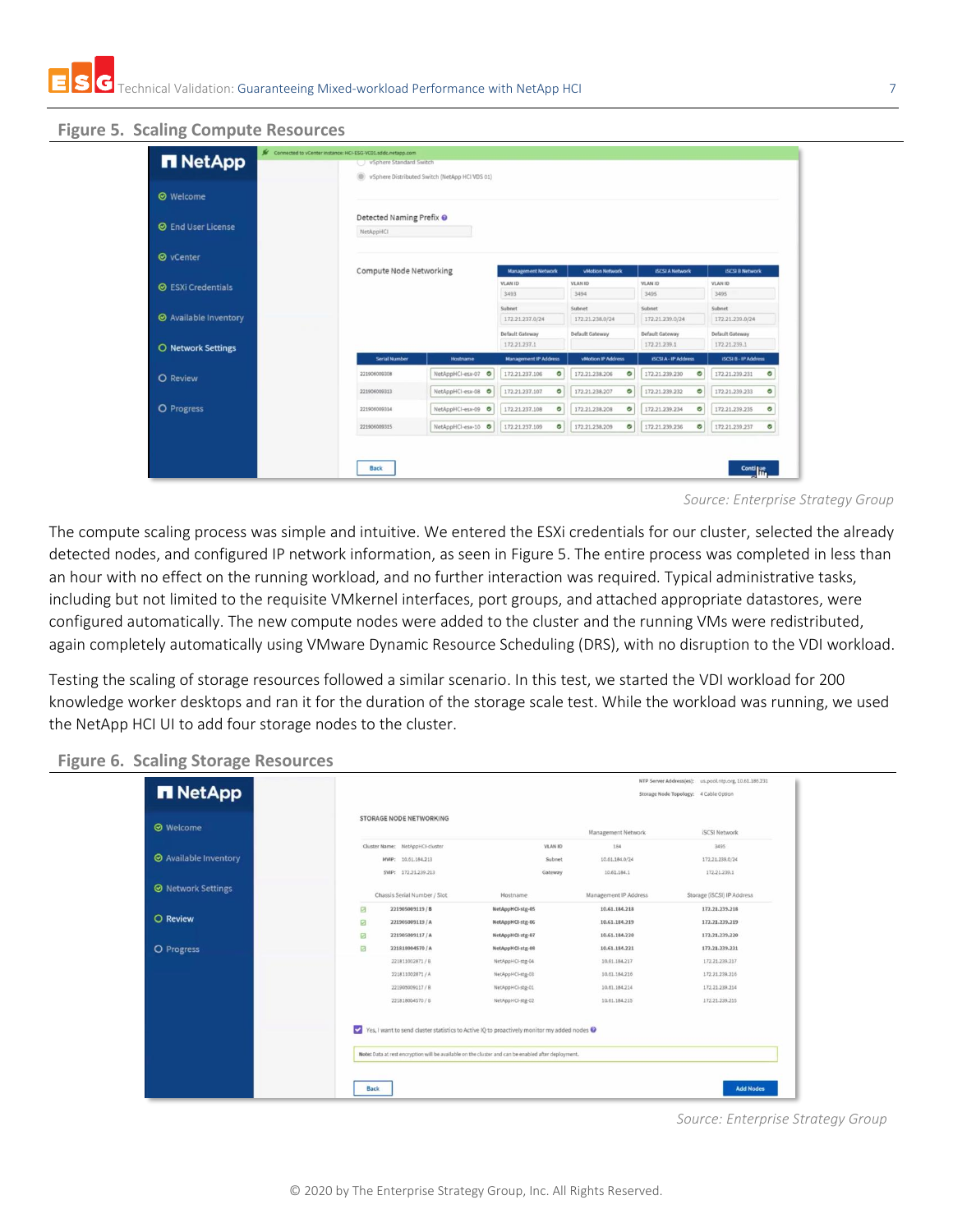The storage scaling process was even simpler than adding compute nodes. We selected the four already detected new storage nodes and assigned IP network configuration, as seen in [Figure 6.](#page-6-1) The entire process was completed with four clicks in 15 minutes with no effect on the running workload. No changes were needed on the compute nodes. The new storage nodes were added to the cluster, and the additional capacity was available from the single storage pool for allocation. Again, this was accomplished completely automatically and with no disruption to the VDI workload. ESG tested performance using the same configuration of servers and benchmarks before and after the storage upgrade. Before the upgrade we ran six SQL Server instances, one busy NAS server, 300 virtual desktops, and three servers running the aggressive workload. Following the scaling, we doubled all servers and benchmarks.



#### **Figure 7. Storage Performance—Before and After Upgrade**

*Source: Enterprise Strategy Group*

With four storage nodes, the system serviced an average of 111,242 total IOPS before the upgrade. After the upgrade, with eight active storage nodes, the system serviced an average of 234,442 total IOPS with our tests underway.

# **Why This Matters**

Organizations modernizing their data centers to support current business initiatives, including digital transformation, cloud architectures, and agile development, are challenged by overburdened personnel. According to ESG research, 34% of organizations lack IT orchestration and automation skills, 33% suffer from a lack of cloud architecture/planning skills, and 32% have a deficiency of IT architecture/planning skills.<sup>4</sup> IT organizations have discovered that delivering the simplicity, speed, accessibility, scalability, flexibility, self-service, and other benefits of HCI using traditional infrastructure and tools can be a complex and painful exercise, requiring the coordination and integration of many components.

ESG testing validated that NetApp HCI simplifies and accelerates operations and scaling of hybrid cloud infrastructures. We used automated processes from NetApp HCI to scale storage and compute in the HCI cluster independently of each other to meet business needs as they grew and changed. Scaling the cluster added performance linearly to the system with just a few clicks and minutes of actual keyboard time. There was no effect on running applications while we executed these operations, simplifying and reducing administrative workload and freeing resources for other critical IT tasks.

<sup>4</sup> Source: ESG Research Report, *[2020 Technology Spending Intentions Survey](https://research.esg-global.com/reportaction/2020TechnologySpendingIntentions/Toc)*, February 2020.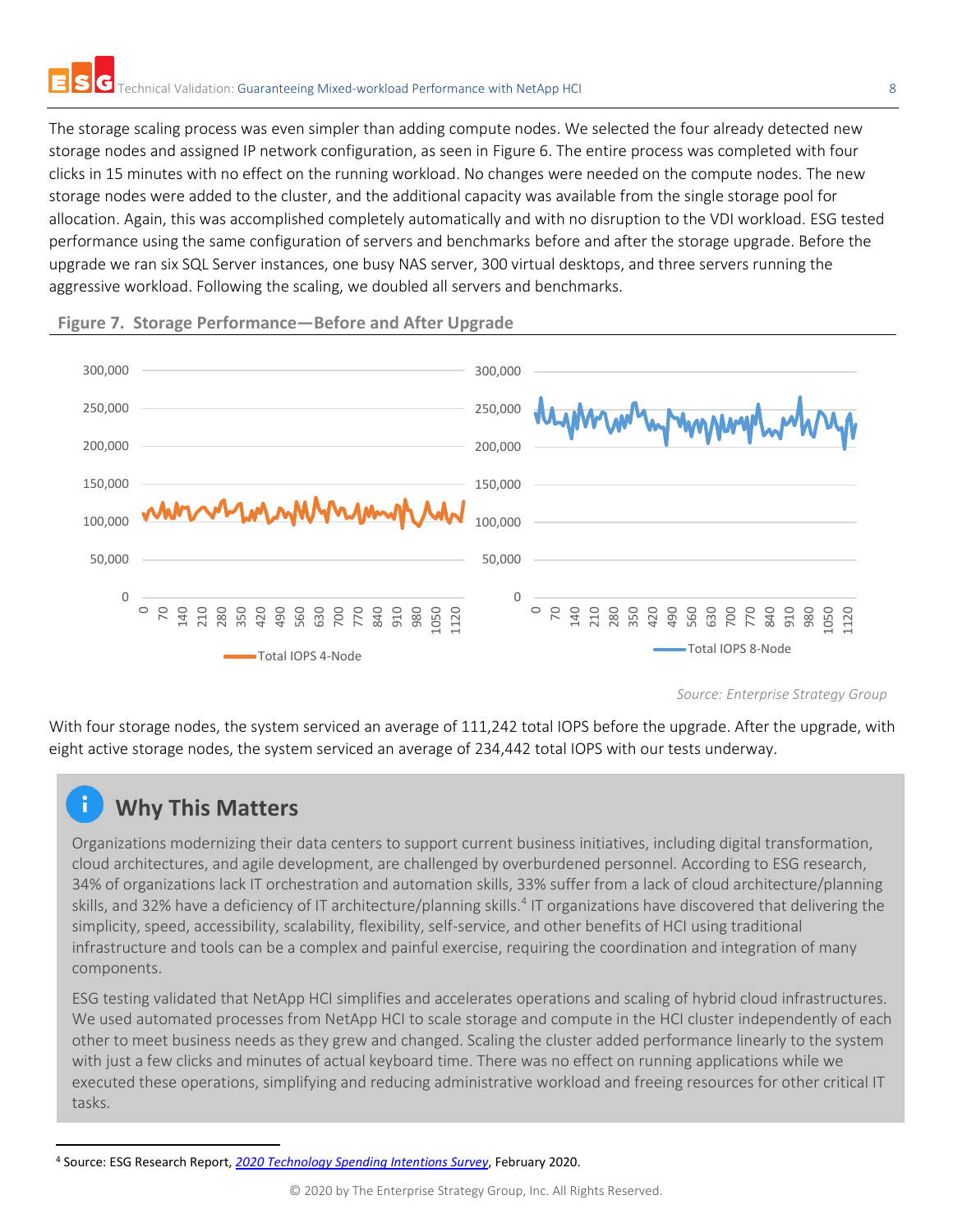#### <span id="page-8-0"></span>**Guaranteeing Performance**

In the virtualized IT world, shared infrastructure can experience a performance imbalance from workloads sharing resources. Critical applications can be starved of storage I/O by another busy workload, resulting in unacceptable latency. NetApp HCI was designed to both limit aggressive, resource hungry workloads and to guarantee a minimum level of performance to critical workloads. A key benefit is that IT no longer needs to execute tasks such as overprovisioning hardware or splitting workloads among nodes or clusters in order to ensure adequate performance under any circumstance. All those tasks can increase both complexity and cost.

#### <span id="page-8-1"></span>ESG Testing

ESG tested the ability of NetApp HCI to limit the performance resources that an ill-behaved application consumes while guaranteeing minimum performance for critical apps. This multifaceted approach protects critical app performance whether an unruly application is limited or not.

NetApp HCI QoS specifies the performance settings applied to volumes—minimum, maximum, and burst IOPS. When a volume is created with a policy, it is linked to that policy, and updates to the policy are applied to all linked volumes. We assigned all volumes associated with each workload to a different policy. When we needed to modify QoS for an application, we changed the policy and it was instantly applied to all volumes linked to the policy. Policies can be created, assigned, and adjusted by using the NetApp API as well.

| Create a New QoS Policy  |                 | $\mathbf x$         |                      |                                                                            |                                                                                                                            |                          |         |                                                                                                                                                                                                                                                                                                                                                                                                                                                                                                                                                                                                                                                                                                                                                 |
|--------------------------|-----------------|---------------------|----------------------|----------------------------------------------------------------------------|----------------------------------------------------------------------------------------------------------------------------|--------------------------|---------|-------------------------------------------------------------------------------------------------------------------------------------------------------------------------------------------------------------------------------------------------------------------------------------------------------------------------------------------------------------------------------------------------------------------------------------------------------------------------------------------------------------------------------------------------------------------------------------------------------------------------------------------------------------------------------------------------------------------------------------------------|
|                          |                 |                     |                      |                                                                            |                                                                                                                            |                          |         |                                                                                                                                                                                                                                                                                                                                                                                                                                                                                                                                                                                                                                                                                                                                                 |
|                          |                 |                     | <b>III</b> Reporting | Management                                                                 | 월 Users                                                                                                                    | 三 Cluster                |         |                                                                                                                                                                                                                                                                                                                                                                                                                                                                                                                                                                                                                                                                                                                                                 |
| Quality of Service       |                 |                     | ccounts              | <b>Initiators</b>                                                          | <b>QoS Policies</b>                                                                                                        |                          |         |                                                                                                                                                                                                                                                                                                                                                                                                                                                                                                                                                                                                                                                                                                                                                 |
| Min IOPS                 | Max IOPS        | <b>Burst IOPS</b>   |                      |                                                                            |                                                                                                                            |                          |         |                                                                                                                                                                                                                                                                                                                                                                                                                                                                                                                                                                                                                                                                                                                                                 |
| 100                      | 250             | 500<br>$\mathbf{G}$ |                      |                                                                            |                                                                                                                            |                          | c       | <b>Create QoS Policy</b>                                                                                                                                                                                                                                                                                                                                                                                                                                                                                                                                                                                                                                                                                                                        |
| <b>63 IOPS</b>           | <b>156 IOPS</b> | 313 IOPS            | Name                 | Min IOPS                                                                   | Max IOPS                                                                                                                   | <b>Burst IOPS</b>        | Volumes | <b>Actions</b>                                                                                                                                                                                                                                                                                                                                                                                                                                                                                                                                                                                                                                                                                                                                  |
| 37 IOPS                  | <b>93 IOPS</b>  | <b>185 IOPS</b>     |                      |                                                                            |                                                                                                                            |                          |         |                                                                                                                                                                                                                                                                                                                                                                                                                                                                                                                                                                                                                                                                                                                                                 |
| 3 IOPS                   | 6 IOPS          | <b>13 IOPS</b>      | Gold                 | 500                                                                        | 750                                                                                                                        | 1,000                    |         | ٠                                                                                                                                                                                                                                                                                                                                                                                                                                                                                                                                                                                                                                                                                                                                               |
| Max Bandwidth            | 1.75<br>MB/sec  | 3.50<br>MB/sec      |                      |                                                                            |                                                                                                                            |                          |         |                                                                                                                                                                                                                                                                                                                                                                                                                                                                                                                                                                                                                                                                                                                                                 |
|                          |                 |                     |                      | VolumeIDs                                                                  | Qos                                                                                                                        |                          |         |                                                                                                                                                                                                                                                                                                                                                                                                                                                                                                                                                                                                                                                                                                                                                 |
| <b>Create QoS Policy</b> |                 |                     |                      |                                                                            |                                                                                                                            |                          |         |                                                                                                                                                                                                                                                                                                                                                                                                                                                                                                                                                                                                                                                                                                                                                 |
|                          |                 | Cancel              |                      | QosPolicyID Name<br>3 VDBench max<br>6 Splunk-Min<br>7 Splunk-Max<br>8 VDI | <b>Access Groups</b><br>1 SQL Server optimal<br>2 SQL_Server_constrained {}<br>4 VDBench constrained<br>9 General Workload | <b>U</b> Data Protection |         | 〓<br>{25, 26, 27, 29} {"MinIOPS" = 7000, "MaxIOPS" = 9000, "BurstIOPS" = 10000, "BurstTime" = 60}<br>("MinIOPS" = 1500, "MaxIOPS" = 2000, "BurstIOPS" = 2000, "BurstTime" = 60}<br>$\{9, 10, 11, 12\}$ {"MinIOPS" = 2000, "MaxIOPS" = 15000, "BurstIOPS" = 16000, "BurstTime" = 60}<br>["MinIOPS" = 1500. "MaxIOPS" = 2000. "BurstIOPS" = 2500. "BurstTime" = 60}<br>(60, 61, 68, 78} {"MinIOPS" = 2000, "MaxIOPS" = 4000, "BurstIOPS" = 5000, "BurstIime" = 60}<br>["MinIOPS" = 5000, "MaxIOPS" = 9000, "BurstIOPS" = 12000, "BurstTime" = 60}<br>{37, 38, 47, 48} {"MinIOPS" = 8000, "MaxIOPS" = 20000, "BurstIOPS" = 30000, "BurstTime" = 60}<br>{70, 71, 72, 73} {"MinIOPS" = 2000, "MaxIOPS" = 3000, "BurstIOPS" = 3500, "BurstIime" = 60} |

**Figure 8. QoS Policies**

We ran all workloads simultaneously under the following conditions: Each of the critical workloads was guaranteed a specific level of performance using their linked QoS policy, and the aggressive workload was unconstrained. This phase ran for 40 minutes. [Figure 9](#page-9-0) shows the results of the first test. The chart shows the aggressive workload as a moving average of 10 data points to make it easier to follow. The Splunk workload shows actual IOPS, which were low, but Splunk Enterprise stayed responsive and processing queries throughout the test. The file services and SQL Server workloads are represented by the sum of the *MinIOPS* settings for all volumes used by those workloads.

*Source: Enterprise Strategy Group*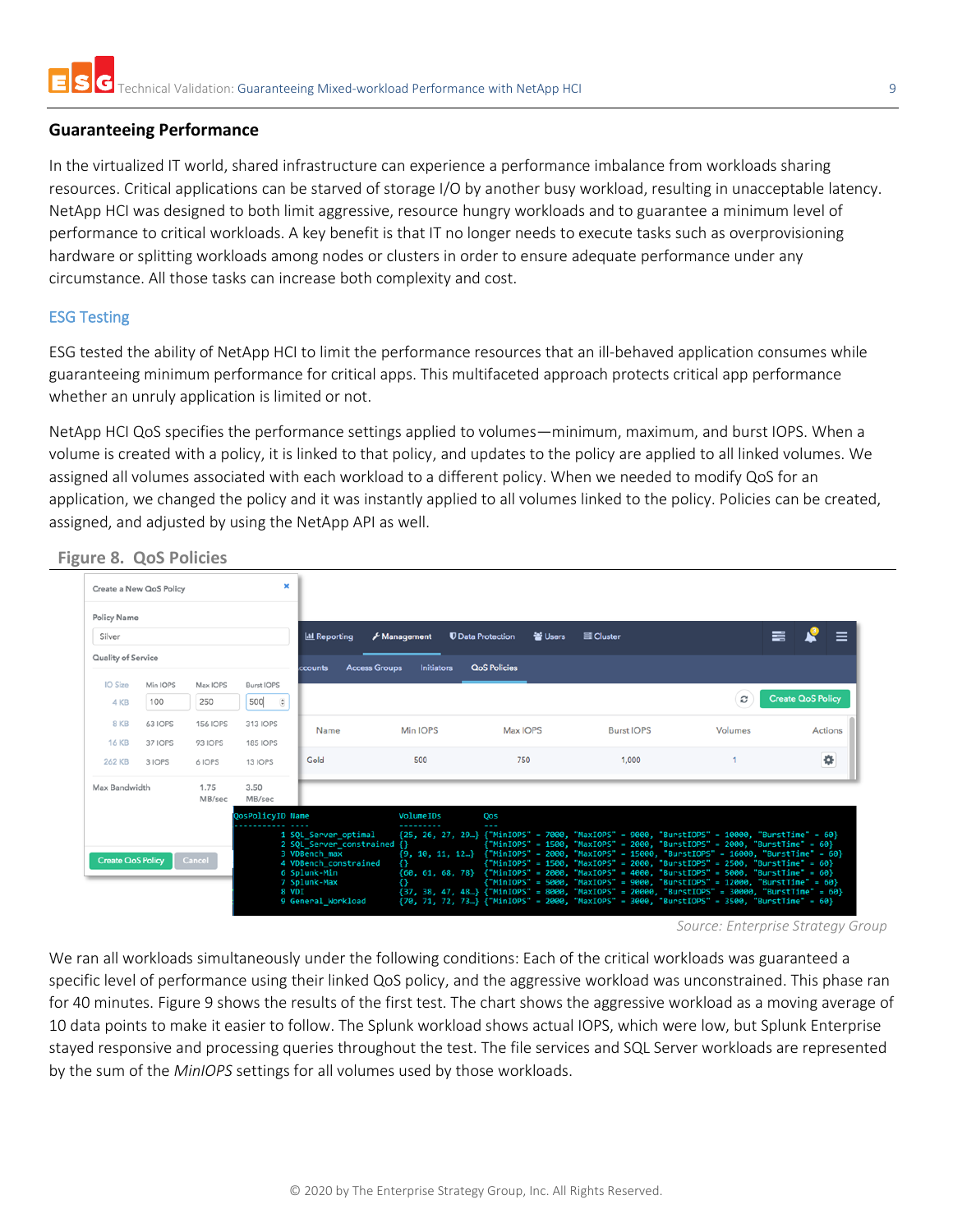

#### <span id="page-9-0"></span>**Figure 9. Steady State with Performance Guarantees**



The file services volumes were initially set to 300 IOPS each. After 10 minutes, we increased *MinIOPS* for the file services policy to 2,000 per volume. At this point, the file services workload immediately increased to the new minimum while the unconstrained aggressive workload decreased, with the average IOPS moving from just over 200,000 to just under this value. Next, the SQL Server workload *MinIOPS* guarantee was increased from 1,500 per volume to 7,000. Again, the effect was nearly instantaneous for all 32 volumes. At this point, the aggressive workload IOPS was further reduced because the SQL Server volumes could drive more I/O.

Next, we executed another 40-minute test run. Again, we guaranteed the critical apps specific levels of performance using their linked QoS policies while we constrained the aggressive workload to 45,024 IOPS to show how precisely NetApp HCI can control performance.



<span id="page-9-1"></span>**Figure 10. Steady State with Performance Limits and Guarantees**

As [Figure 10](#page-9-1) shows, for the first 12 minutes, the aggressive workload stayed at the precise level constrained by the *MaxIOPS* setting in its policy. We increased *MaxIOPS* to 75,024, and the aggressive workload immediately consumed the additional available resources, but the critical apps remained steady, unaffected by the aggressive workload. The last step of this test was to remove the *MaxIOPS* setting entirely from the aggressive workload. At this point, the unconstrained aggressive workload was consuming all the resources it could, but the critical apps were still completely unaffected thanks to their minimum performance guarantee.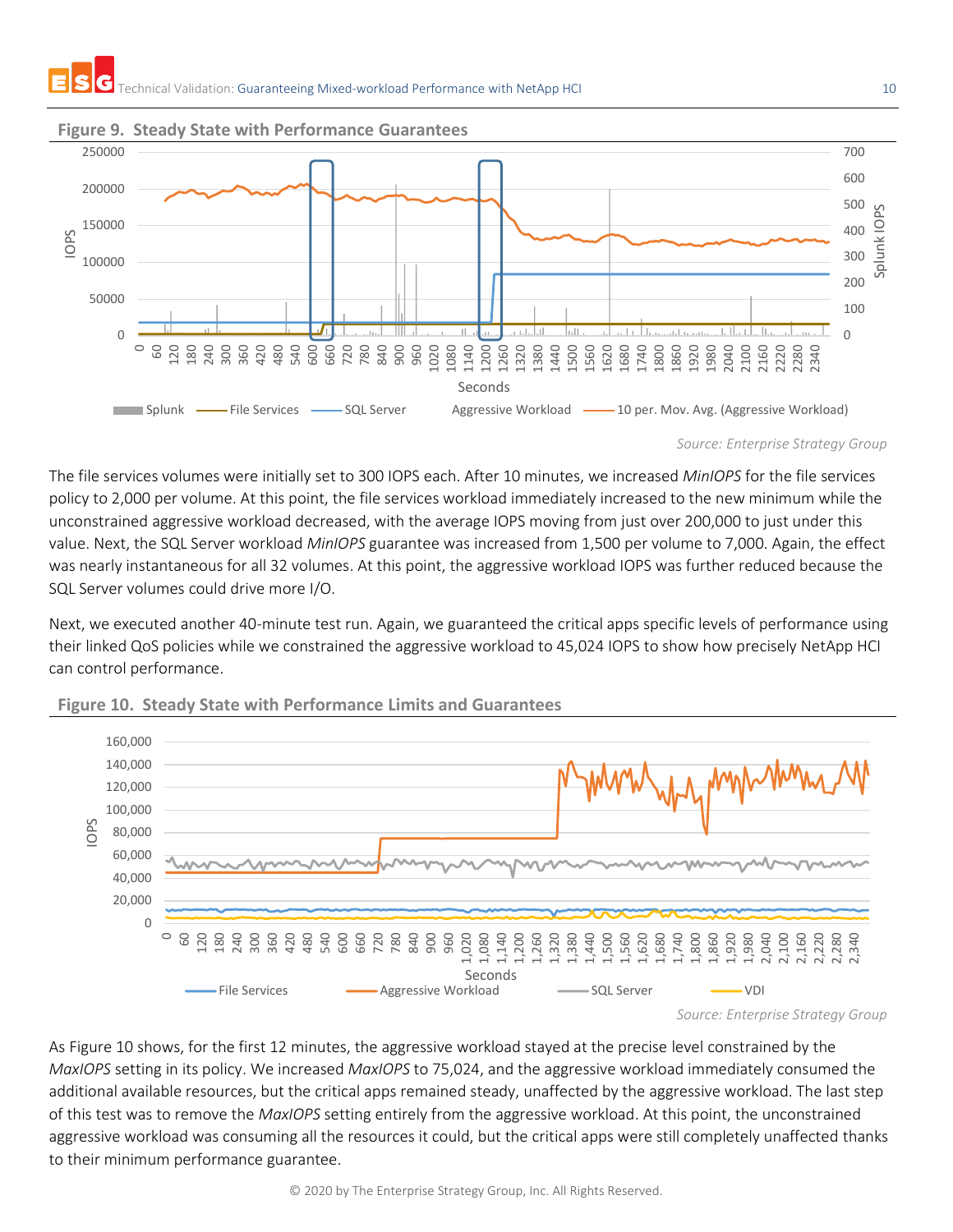Finally, a VDI boot storm of the 600 knowledge worker desktops was generated using the Login VSI tool. A boot storm occurs when many end-users boot up virtual desktops within a short timeframe, commonly overwhelming storage subsystems and degrading performance. First, we started our file services and SQL Server workloads. The file services workload was driving an average of 47,300 IOPS and the SQL Server workload was driving an average of 53,500 IOPS.



<span id="page-10-0"></span>**Figure 11. VDI Boot Storm**

*Source: Enterprise Strategy Group*

[Figure 11](#page-10-0) shows the IOPS of each workload during the 80-minute test. IOPS for the VDI workload averaged 21,000 throughout the boot storm. It's important to note that there were no failed boots, all desktops started successfully, and the file services and SQL Server workloads were completely unaffected.

# **Why This Matters**

Delivering performance is a key concern for IT administrators when consolidating workloads. Unless they can guarantee performance for high-priority workloads, IT administrators have little choice but to silo applications. That leaves organizations that cannot afford performance degradation during resource contention unable to take advantage of HCI's efficiency.

ESG has validated that NetApp HCI made it simple to prioritize applications with policy-based performance. Workloads are both limited from overconsuming resources and guaranteed minimum performance levels that can be adjusted on demand. As business needs change and workloads are added to the system, administrators can easily add resources that deliver additional performance for the entire storage pool.

This provides organizations with the cost, scalability, management, and efficiency benefits of HCI, mixing applications of varying priorities, while maintaining predictable performance. They can mix applications and types of virtual desktops, shift resources in real time, and manage scheduled policy changes to support times of high activity using the GUI, CLI, or API. This saves IT time and effort, enabling staff to focus on more strategic activities.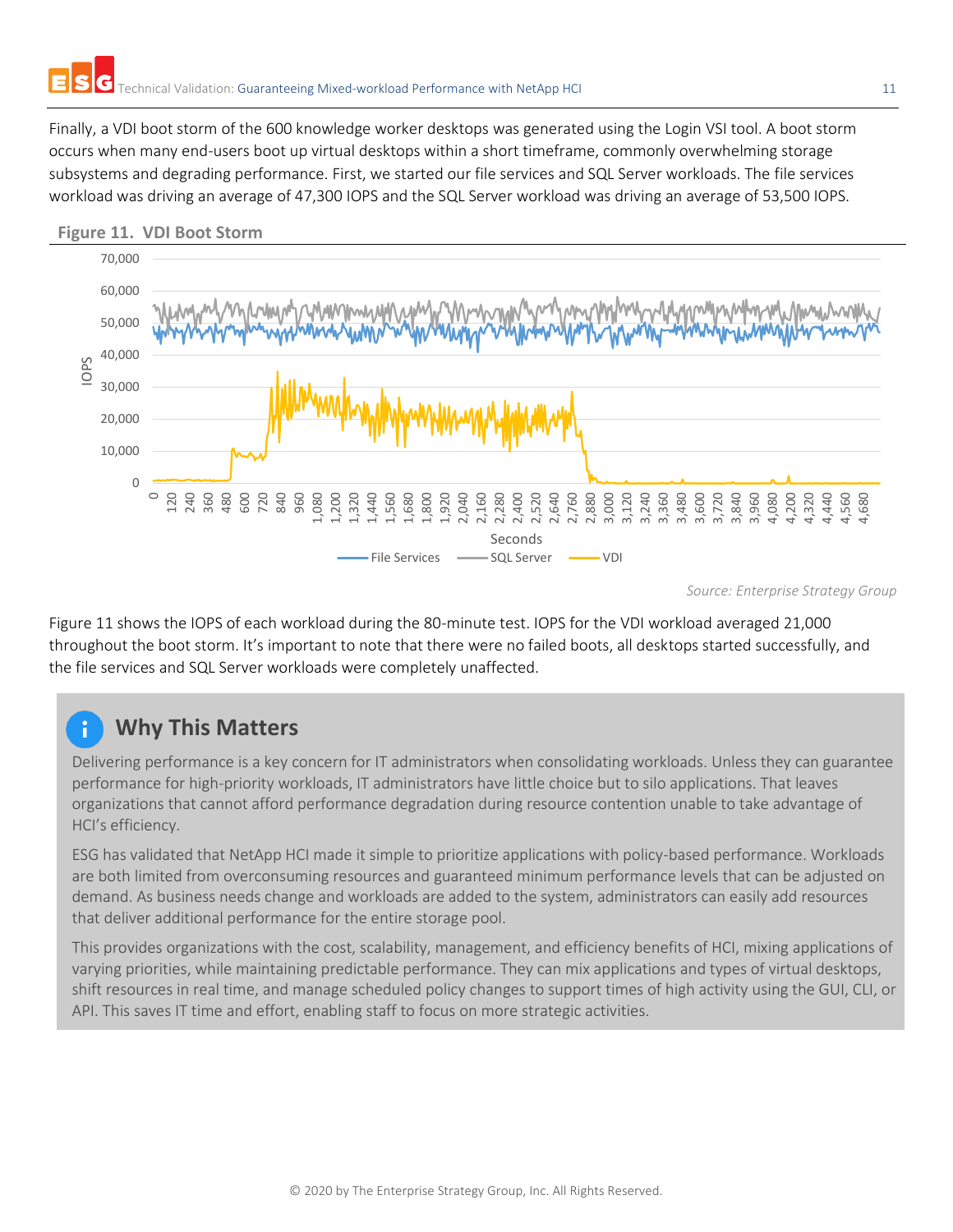# <span id="page-11-0"></span>**The Bigger Truth**

Early HCI solutions were designed to maximize simplicity of deployment and management. But they often lacked the scaling flexibility and performance levels required by today's mission-critical workloads, and organizations risked failure to meet SLAs by combining multiple workloads on HCI nodes.

Still, HCI deployments are gaining in popularity: According to ESG research, 57% of respondents reported that they use or plan to use HCI solutions. This is not surprising because HCI offers numerous tangible benefits: By consolidating infrastructure into software-defined, centrally managed modules instead of compute, network, and storage silos, organizations gain efficiency in both footprint and management, reducing costs and complexity. HCI deployment drivers most cited by respondents include improved scalability (31%), total cost of ownership (28%), ease of deployment (26%), and simplified systems management (24%).<sup>5</sup>

ESG validated that NetApp HCI provides multiple benefits:

- The high performance that mission-critical, latency-sensitive applications demand, while retaining HCI's efficiency, scalability, and ease of management.
- NetApp HCI provides simple, independent resource scalability. ESG added compute and storage nodes to NetApp HCI systems independently and non-disruptively with just a few clicks. The system performed all administrative and configuration tasks automatically.
- NetApp HCI storage performance increased linearly by 108% after increasing from four storage nodes to eight.
- A VDI boot storm of 600 knowledge worker desktops completed successfully while the system was servicing more than 100,000 database and file server IOPS with no disruption to running workloads and no failed boots.
- NetApp automated, policy-based, QoS provides the right resources for every workload without constant IT intervention, managing performance based on both limits and guarantees.
- NetApp HCI enables organizations to place multiple applications—even those needing high performance—on the same HCI platform without worrying that resource contention might affect the performance of critical applications.
- NetApp Active IQ leverages AI and machine learning to provide predictive and prescriptive analytics that can help IT automate the proactive care and optimization of NetApp environments.

The results presented in this document are based on testing in a controlled environment. Due to the many variables in each production data center, you must perform planning and testing in your own environment to validate the viability and efficacy of any solution.

ESG was impressed with the simplicity, performance, and QoS capabilities of NetApp HCI that enable not just infrastructure consolidation, but also application consolidation. Organizations looking for a way to reduce costs and complexity while guaranteeing service levels for critical enterprise applications would be wise to evaluate NetApp HCI.

<sup>5</sup> Source: ESG Master Survey Results*[, Converged and Hyperconverged Infrastructure Trends](https://research.esg-global.com/reportaction/convergedhyperconvergedtrends/Toc)*, October 2017.